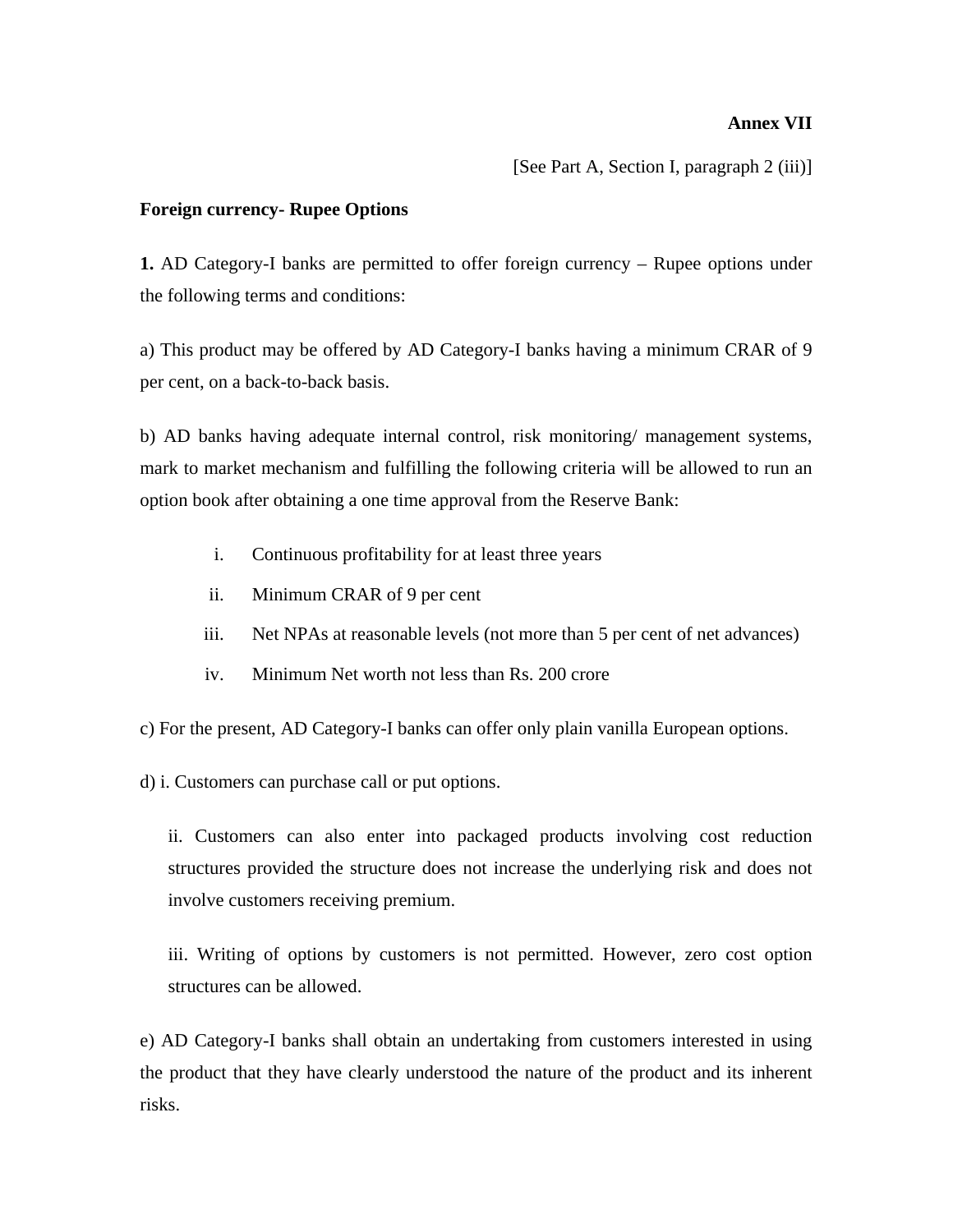f) AD Category-I banks may quote the option premium in Rupees or as a percentage of the Rupee/foreign currency notional.

g) Option contracts may be settled on maturity either by delivery on spot basis or by net cash settlement in Rupees on spot basis as specified in the contract. In case of unwinding of a transaction prior to maturity, the contract may be cash settled based on the market value of an identical offsetting option.

h) All the conditions applicable for booking, rolling over and cancellation of forward contracts would be applicable to option contracts also. The limit available for booking of forward contracts on past performance basis would be inclusive of option transactions. Higher limits will be permitted on a case-by-case basis on application to the Reserve Bank as in the case of forward contracts.

i) Only one hedge transaction can be booked against a particular exposure/ part thereof for a given time period.

j) Option contracts cannot be used to hedge contingent or derived exposures (except exposures arising out of submission of tender bids in foreign exchange).

#### **2. Users**

a) Customers who have genuine foreign currency exposures in accordance with Schedules I and II of Notification No. FEMA 25/2000-RB dated May 3, 2000 as amended from time to time are eligible to enter into option contracts.

b) AD Category-I banks can use the product for the purpose of hedging trading books and balance sheet exposures.

### **3. Risk Management and Regulatory Issues**

a) AD Category-I banks wishing to run an option book and act as market makers may apply to the Chief General Manager, Reserve Bank of India, Foreign Exchange Department, Forex Markets Division, Amar building 5th Floor, Central Office, Fort,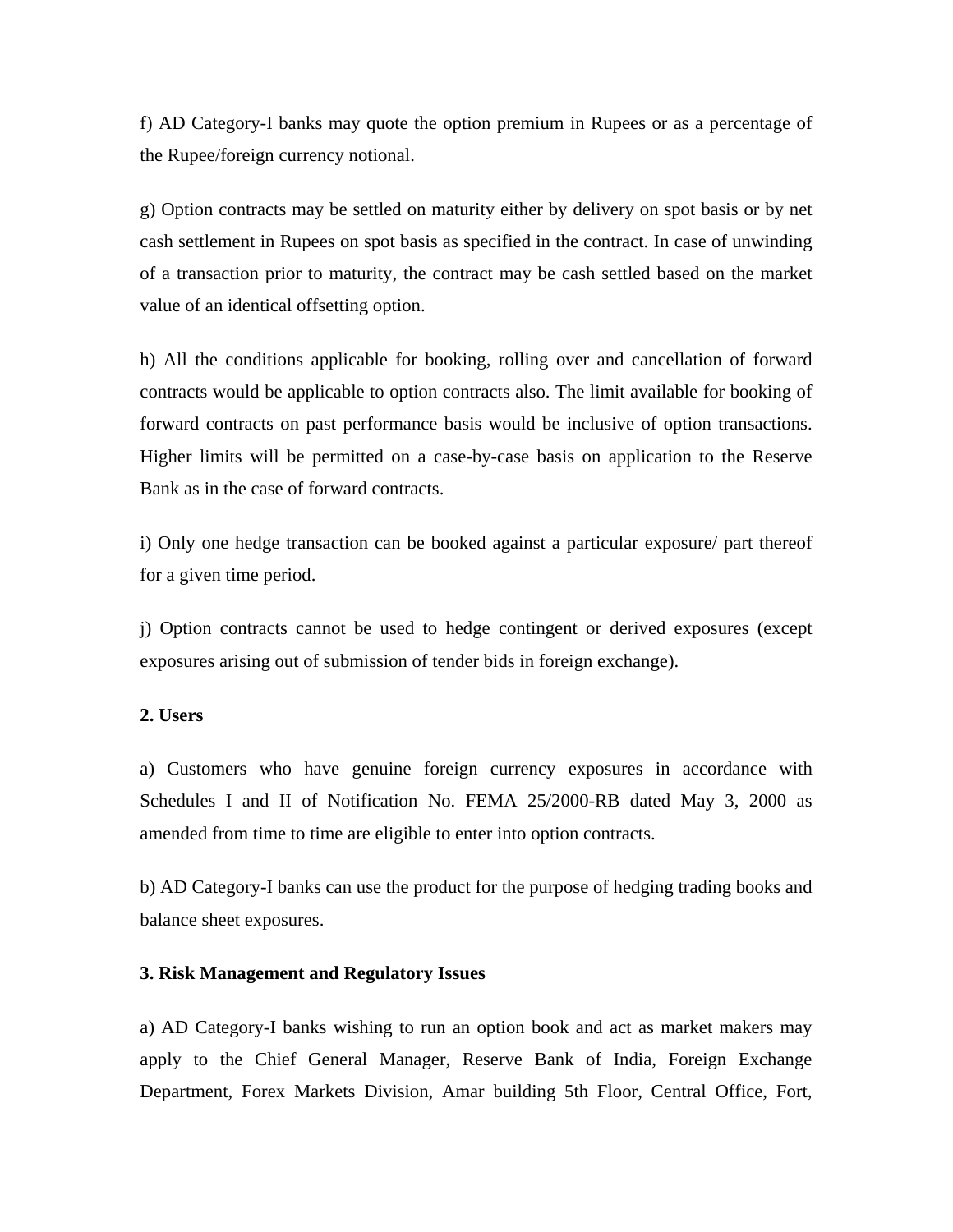Mumbai-400001 with a copy of the approval of the Competent Authority (Board/Risk Committee/ALCO) and a copy of the detailed memorandum put up in this regard. AD Category-I banks who wish to use the product on a back-to-back basis may keep the above Division informed in this regard.

b) Market makers would be allowed to hedge the 'Delta' of their option portfolio by accessing the spot markets. Other 'Greeks' may be hedged by entering into option transactions in the inter-bank market. The 'Delta' of the option contract would form part of the overnight open position. As regards inclusion of option contracts for the purpose of 'AGL', the ''delta equivalent" as at the end of each maturity shall be taken into account. The residual maturity (life) of each outstanding option contracts can be taken as the basis for the purpose of grouping under various maturity buckets. (For definition of the various 'Greeks' relating to option contracts, please refer the report of the RBI Technical Committee on foreign currency-Rupee options).

c) For the present, AD Category-I banks are expected to manage the option portfolio within the risk management limits already approved by the Reserve Bank.

d) AD Category-I banks running an option book are permitted to initiate plain vanilla cross currency option positions to cover risks arising out of market making in foreign currency-Rupee options.

e) AD Category-I banks should put in place necessary systems for marking to market the portfolio on a daily basis. FEDAI will publish daily a matrix of polled implied volatility estimates, which market participants can use for marking to market their portfolio.

### **4. Reporting**

A D Category-I banks are required to report to the Reserve Bank on a weekly basis the transactions undertaken as per the formats appended.

### **5. Accounting**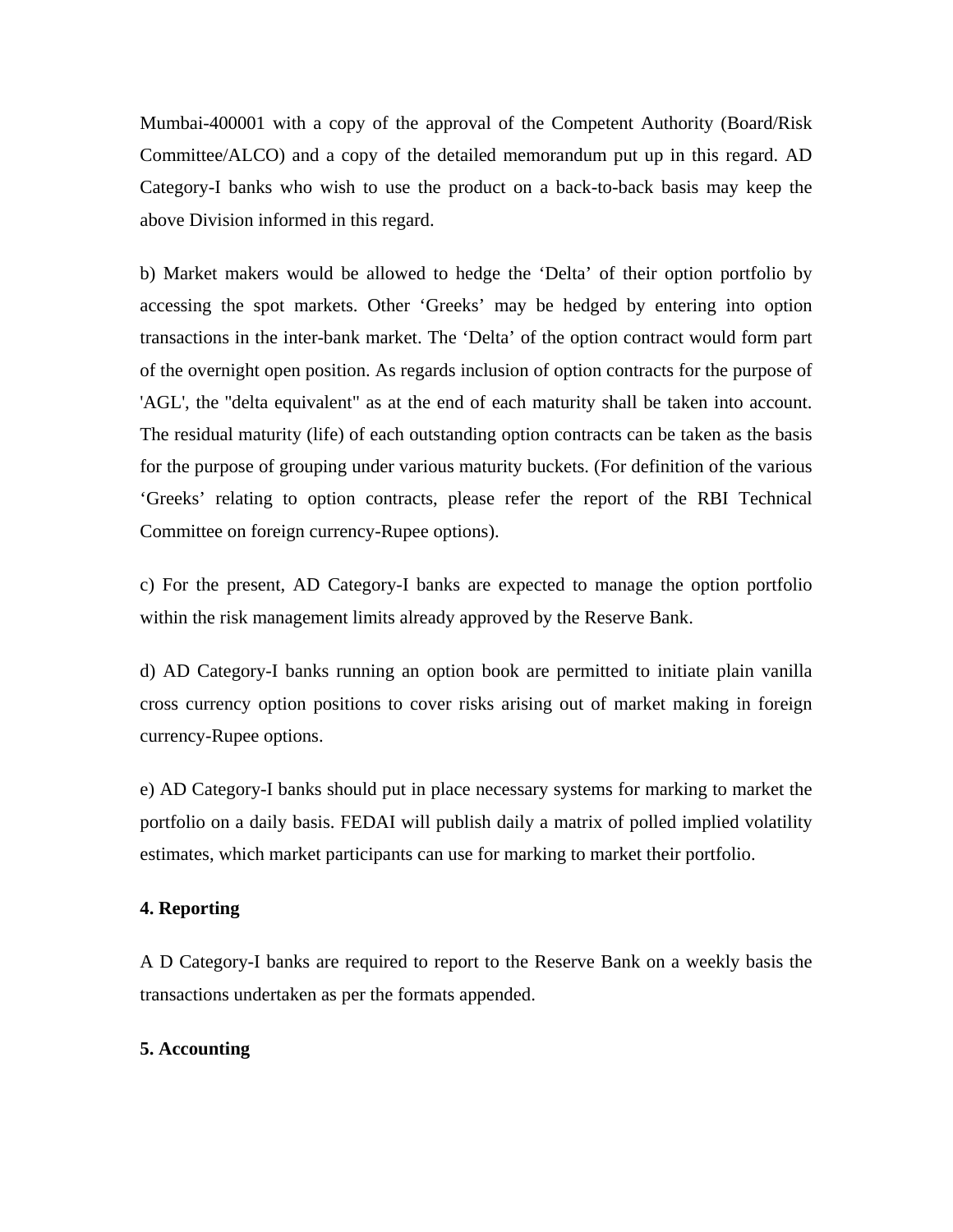The accounting framework for option contracts will be as per FEDAI Circular No.SPL-24/FC-Rupee Options /2003 dated May 29,2003.

## **6. Documentation**

Market participants may follow only ISDA documentation.

# **7. Capital Requirements**

Capital requirements will be as per guidelines issued by our Department of Banking Operations and Development (DBOD) from time to time.

## **8. Training**

AD Category-I banks should train their staff adequately and put in place necessary risk management systems before they undertake option transactions. They should also take steps to familiarise their constituents with the product.

## **Reports to be submitted to the Reserve Bank:**

**[For the week ended\_\_\_\_\_\_\_\_\_\_\_\_\_\_\_\_\_\_]** 

# **I. Option Transaction Report**

| Sr.<br>no | Trade<br>date | $\mathcal{L}_{\mathcal{L}}$<br>party<br>Name | Client    Notional    Option | Call/<br>Put | <b>Strike</b> | Maturity | Premium | Purpose* |
|-----------|---------------|----------------------------------------------|------------------------------|--------------|---------------|----------|---------|----------|
|           |               |                                              |                              |              |               |          |         |          |

\*Mention balance sheet, trading or client related.

# **II. Option Positions Report**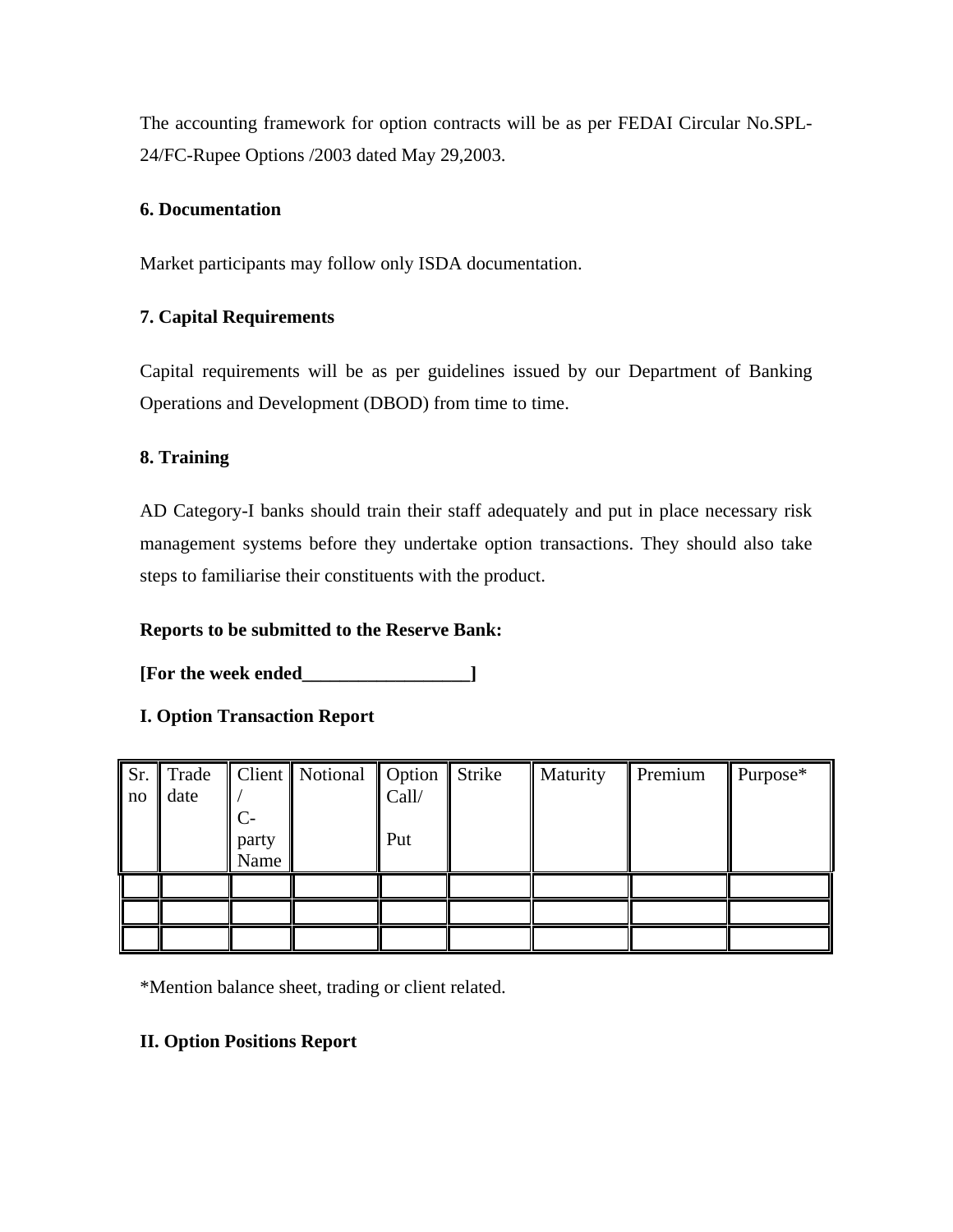| Currency Pair  | Notional<br>Outstanding |            | <b>Net</b> | Portfolio    Net | Portfolio Net |      | Portfolio |  |
|----------------|-------------------------|------------|------------|------------------|---------------|------|-----------|--|
|                | calls                   | puts       | Delta      |                  | Gamma         | Vega |           |  |
| USD-INR        | <b>USD</b>              | <b>USD</b> | <b>USD</b> |                  |               |      |           |  |
| <b>EUR-INR</b> | <b>EUR</b>              | <b>EUR</b> | <b>EUR</b> |                  |               |      |           |  |
| <b>JPY-INR</b> | <b>JPY</b>              | <b>JPY</b> | <b>JPY</b> |                  |               |      |           |  |

(Similarly for other currency pairs)

# **Total Net Open Options Position (INR):**

The total net open options position can be arrived using the methodology prescribed in A. P. (DIR Series) Circular No. 92 dated April 4, 2003.

# **III. Change in Portfolio Delta Report**

Change in USD-INR delta for a 0.25% change in spot (\$-appreciation) in INR terms  $=$ 

Change in USD-INR delta for a 0.25% change in spot (\$-depreciation) in INR terms =

Similarly, Change in delta for a 0.25% change in spot (FCY appreciation & depreciation separately) in INR terms for other currency pairs, such as EUR-INR, JPY-INR etc.

## **IV. Strike Concentration Report**

|                                                                                  | <b>Maturity Buckets</b> |  |  |  |  |  |  |  |
|----------------------------------------------------------------------------------|-------------------------|--|--|--|--|--|--|--|
| Strike Price    Week    2 weeks    1 month    2 months    3 months    > 3 months |                         |  |  |  |  |  |  |  |
|                                                                                  |                         |  |  |  |  |  |  |  |
|                                                                                  |                         |  |  |  |  |  |  |  |
|                                                                                  |                         |  |  |  |  |  |  |  |
|                                                                                  |                         |  |  |  |  |  |  |  |
|                                                                                  |                         |  |  |  |  |  |  |  |
|                                                                                  |                         |  |  |  |  |  |  |  |
|                                                                                  |                         |  |  |  |  |  |  |  |
|                                                                                  |                         |  |  |  |  |  |  |  |
|                                                                                  |                         |  |  |  |  |  |  |  |